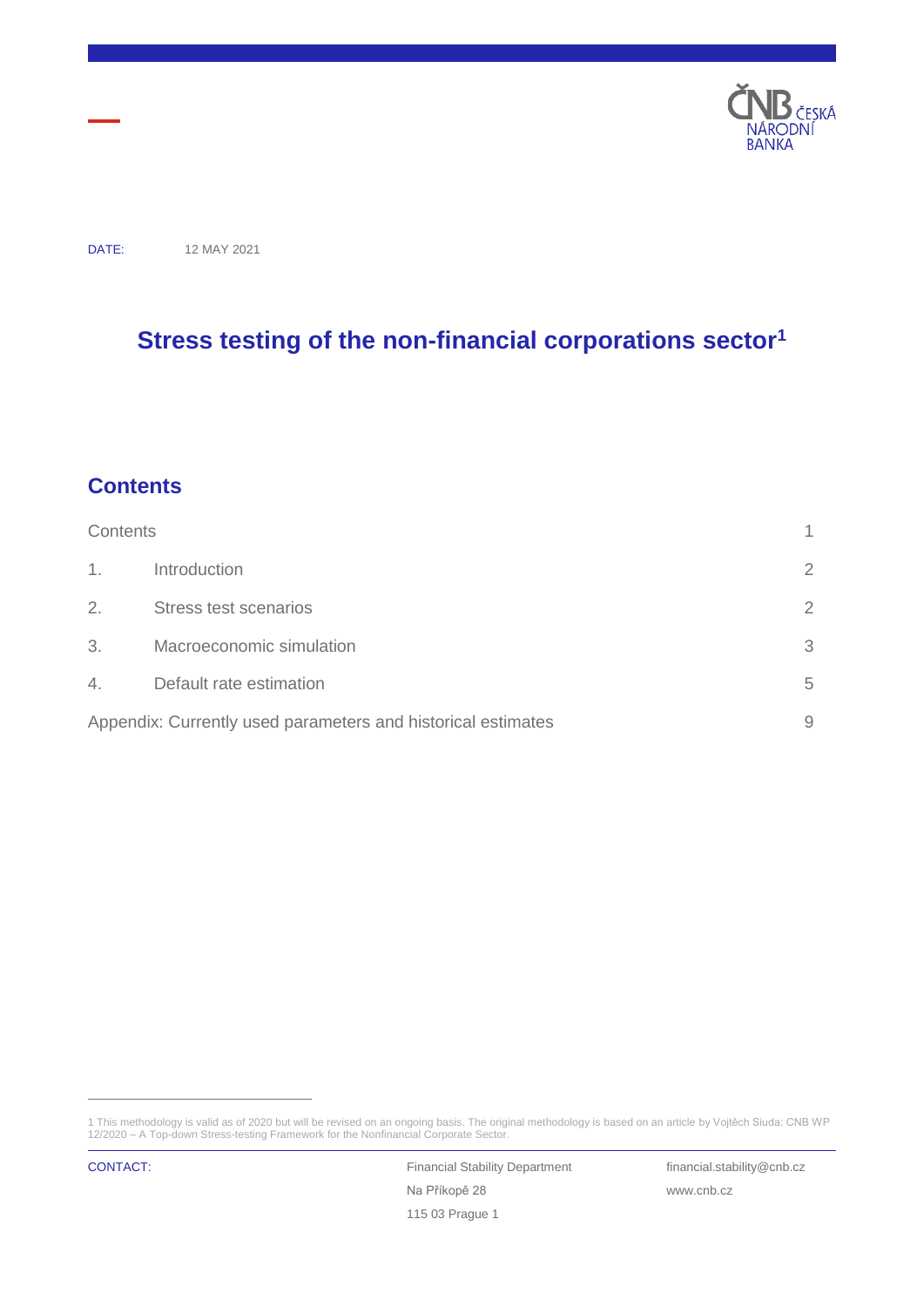## <span id="page-1-0"></span>**1. Introduction**

The aim of stress testing the non-financial corporations (NFCs) sector is to assess the resilience of individual industries in this sector in a hypothetical macroeconomic scenario simulating adverse economic developments. Given the high share of loans to NFCs in credit institutions' balance sheets, analysing the risks associated with any difficulties in the sector is crucial from the financial stability perspective.

The test itself is dynamic and is usually conducted over a three-year horizon. In simple terms, the testing process can be divided into two main parts. In the first part, the underlying macroeconomic scenario is converted into developments in the individual divisions<sup>2</sup> of the economy. The impacts of the scenario and the degree of vulnerability at the division level are assessed using a set of industryspecific economic variables obtained with the help of input-output tables. These variables then enter the second part of the test, in which the sector-level default rates and the amount of non-performing bank loans at the test horizon are predicted. Figure 1 illustrates the whole process.

### **Figure 1**

 $\overline{a}$ 



## <span id="page-1-1"></span>**2. Stress test scenarios**

The first step of the test is to formulate the high-level macroeconomic scenario, which determines the type of risk tested and the degree of stress simulated. The adverse macroeconomic scenario usually captures the most important risks, ones which would have significant impact on the NFCs sector and indirectly also on the financial system once the underlying risks materialise. To compare the overall level of stress implied by the adverse scenario with the most probable outcome, the stress test is also run on a baseline macroeconomic scenario which is built around the first two years on the CNB's official forecast. The outputs from the CNB's official forecasting model are supplemented by projections of selected financial variables generated by the CNB satellite models. Of the variables generated by the CNB's official forecasting model, household consumption, government consumption, investment, imports, exports, unemployment, nominal wage growth, the CZK/EUR exchange rate and the PRIBOR are used. The stress test further uses property prices, the credit spread on the debt of NFCs (the difference between the loan rate and the return on risk-free assets) and the growth rate of loans to NFCs which are generated by the satellite models.

<sup>2</sup> The NACE rev. 2 taxonomy is used throughout the methodology. It divides economic activity into 21 **sections**, which are further divided into 88 **divisions** (Eurostat, 2006).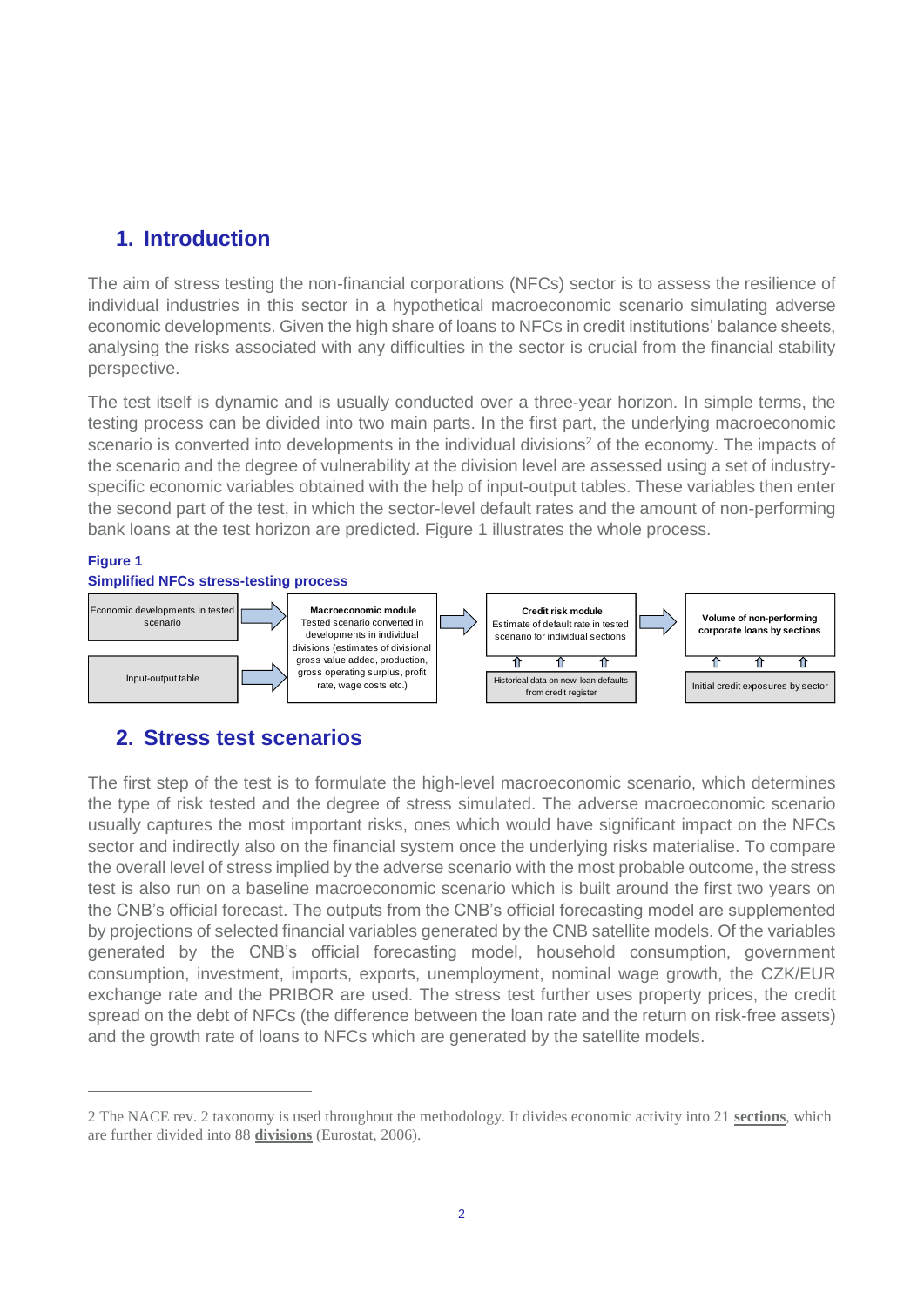### <span id="page-2-0"></span>**3. Macroeconomic simulation**

The input-output tables compiled by the Czech Statistical Office (CZSO) on an annual basis are used to capture the impact of the underlying macroeconomic scenario on the individual divisions. This table shows how total resources (production, imports and net taxes on products) are used in the economy for intermediate consumption (the value of the products and services consumed as inputs in the production process) and final use (final consumption, capital formation and exports). Intermediate consumption represents a crucial element as it defines the production linkages between the individual divisions. The difference between production and intermediate consumption then defines gross value added. Gross value added can also be viewed as the sum of income in the economy (the wages of employees and the operating surpluses of firms, which indicate the wholeeconomy profitability of firms and affect their credit quality), net taxes on production and capital depreciation.

The most recent input-output table is always used to convert the macroeconomic scenario into the divisions. This table defines the initial linkages between the divisions, the total resources used in production and the components of gross value added and final use.<sup>3</sup> Final use is then consistent with the scenario projected for the individual divisions for all periods of the stress test.

The propagation of the economic shock across divisions builds on the work of Leontief (1936).<sup>4</sup> It shows that with a known structure of production linkages in the economy, total resources used (the sum of production and imports) can be expressed as a linear combination of final use (*D*) and a technology matrix (*A*). This matrix consists of the ratios of the intermediate consumption of division *i* for the production of division *j* to the overall total resources used of division *i*. We can also use this relationship for increments, i.e. if we know the production linkages between the divisions, we can calculate the change in production from the change in final use. In the case of the Czech economy, which comprises 88 divisions, the economic system can be expressed as:

 $X = (x_1, x_2, ..., x_{88})^T, x_i > 0$  as a vector of the resources of the individual divisions

| $=$ | $u_1$<br>$x_{1}$<br>$\bullet$ | $\cdots$<br>$\cdots$ | $\mu_{BB}$<br>$a_{88,88}$ | as a technology matrix and |
|-----|-------------------------------|----------------------|---------------------------|----------------------------|
|     |                               |                      | $x_{88}$                  |                            |

 $\overline{a}$ 

 $D = (d_1, d_2, ..., d_{88})^T, d_i \ge 0$  as a vector of the final use of the individual divisions.

Resources are defined in accordance with the Leontief model as:

$$
X = (I - A)^{1}D = LD \tag{1}
$$

<sup>3</sup> Available on the CZSO website – [https://apl.czso.cz/pll/rocenka/rocenkaout.dod\\_uziti?mylang=EN.](https://apl.czso.cz/pll/rocenka/rocenkaout.dod_uziti?mylang=EN)

<sup>4</sup> Leontief, W. (1936). "Quantitative Input and Output Relations in the Economic System of the United States." Review of Economics and Statistics 18, pp. 105–125.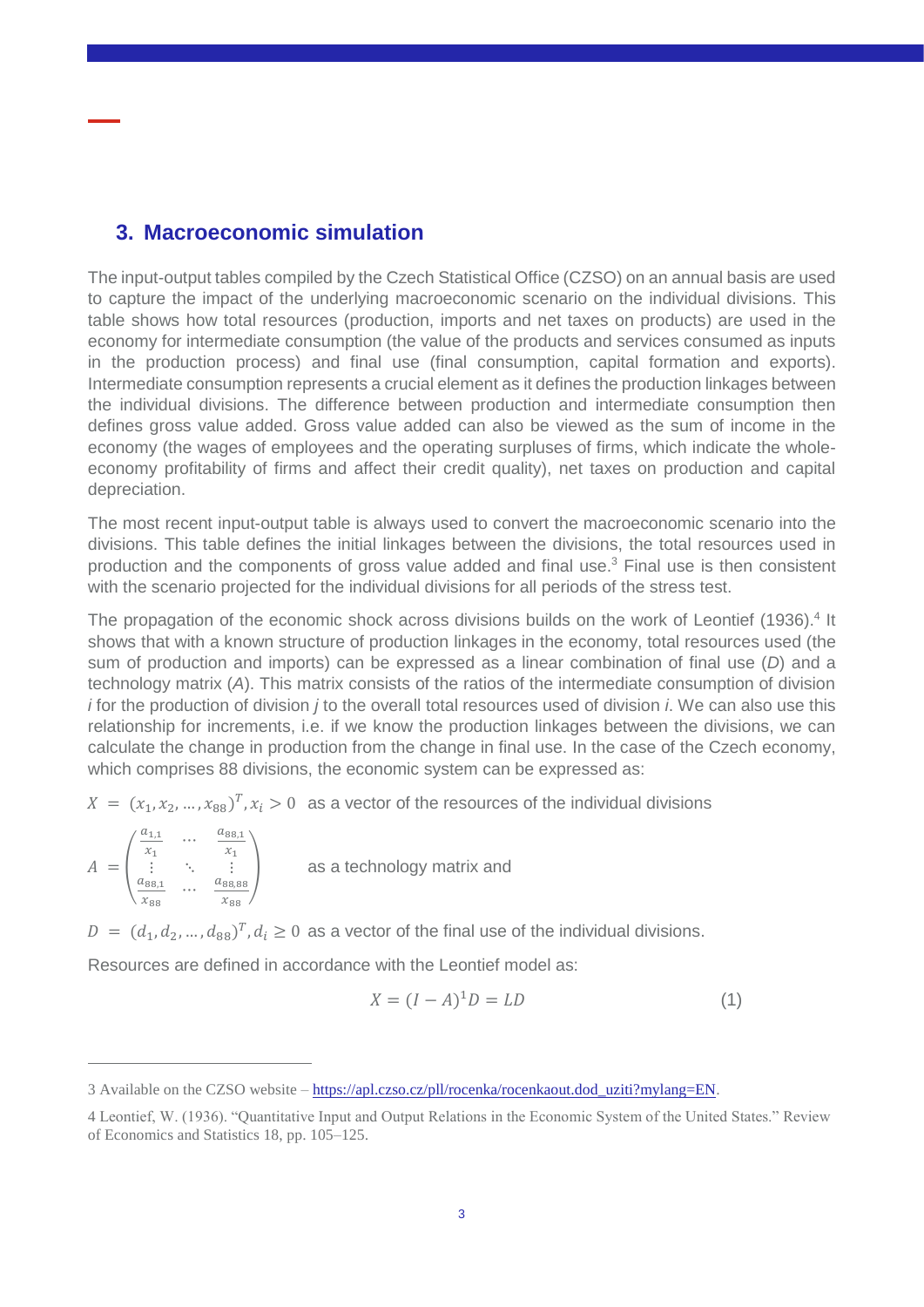where *I* denotes a unit matrix and *L* is the Leontief inverse matrix. We define the increments as:

$$
\Delta X = L \Delta D \tag{2}
$$

This notation implies that a shock to the final use of division *i* of size ∆*d<sup>i</sup>* will change the total resources used in the economy by *∆diL(i)*, where *L(i)* is the *i*-th column of matrix *L*.

A serious limitation of this model is its static character – the input coefficients of production are constant over time and the intensity of production stays the same. However, the economic theory and empirical evidence suggest that the intensity of production evolves over time in line with structural changes in the economy and technological progress. Moreover, these coefficients can be expected to change more significantly over time during periods of strong distress, which are often part of the scenarios applied, than they do in normal times. An adjustment of Leontief's analysis based on Alaniste Contreras and Fagiolo  $(2014)^5$  is used to overcome this limitation.

Consider the previous definitions of *X*, *A*, *D* and *L* and a vector of shocks  $Q = (q_1, q_2, ..., q_S)^T, q_i \geq$ 0. A division *k* hit by a shock *q<sup>k</sup>* must supply less production to other divisions, which changes the whole composition of intermediate consumption and thus the technology matrix *A*. This leads to a new matrix *A'*, where each element in the *k*-th row and the *k*-th column has been updated by *q<sup>k</sup>* to:

$$
a'_{k,j} = q_k a_{k,j} \tag{3}
$$

$$
a'_{i,k} = q_k a_{i,k} \tag{4}
$$

where *j* is any division that uses a commodity produced by sector *k* as a production input and *i* is any division from which *k* buys a commodity as its production input. The result is a new total resources increments vector:

$$
\Delta X = (I - A')^{-1} \Delta D = L' \Delta D \tag{5}
$$

This mechanism assumes perfect foresight of firms about economic activity. It is a self-fulfilling process in which the production coefficients in the technology matrix adapt fully and immediately to the new level of final use. With the change of final use and imports defined by the macroeconomic scenario, it is thus possible to define the level of production, intermediate consumption and gross value added of the individual divisions of the economy in each period of the underlying scenario.

<sup>5</sup> Alaniste Contreras, M., Fagiolo, G. (2014). "Propagation of Economic Shocks in Input-Output Networks." LEM Working Paper Series, 2014/09.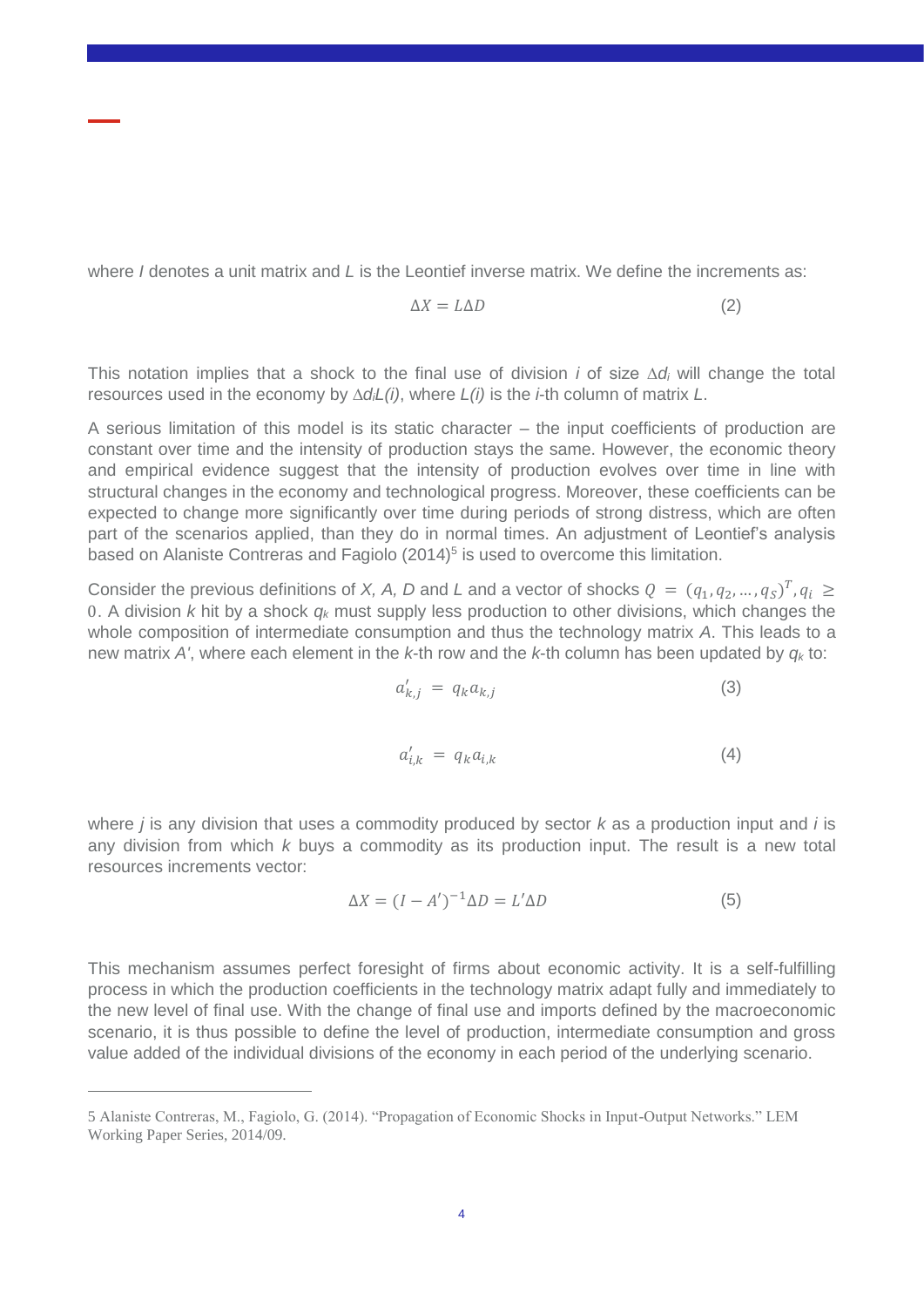Before its application, the most recent input-output table is decomposed from annual to quarterly frequency drawing on knowledge of the quarterly evolution of the seasonally adjusted macroeconomic variables.<sup>6</sup> This should help capture the speed of the adjustment mechanisms in the supply chain more accurately.

The impact of the scenario can be projected at a divisional level in two ways depending on the purpose of use of the test:

- using a uniform impact on the divisions  $-$  in this case, each division is hit by an identical shock defined by an aggregate number;7
- using a differentiated impact on the divisions, with the intensity of the shock calibrated differently for each division. This opens up the possibility of simulating a higher level of stress on some divisions (or parts of the economy) and a lower level on others. However, the overall macroeconomic impact always respects the aggregate numbers defined by the underlying scenario.

One period of the macroeconomic simulation process is shown in Figure 2.



## <span id="page-4-0"></span>**4. Default rate estimation**

 $\overline{a}$ 

The variables obtained from the macroeconomic simulation (including various variable transformations into profitability, performance and interest ratios – see Table 1) are used in the second step to estimate section-specific default rates. These variables can be viewed as the

<sup>6</sup> Seasonally adjusted whole-economy variables such as production, intermediate consumption and the components of GDP are available from the CZSO.

<sup>7</sup> For example, when aggregate exports rise by 3%, the exports of each division increase by 3%. However, this does not mean that the shock will have identical impacts on the individual divisions, because each has a different composition of final use.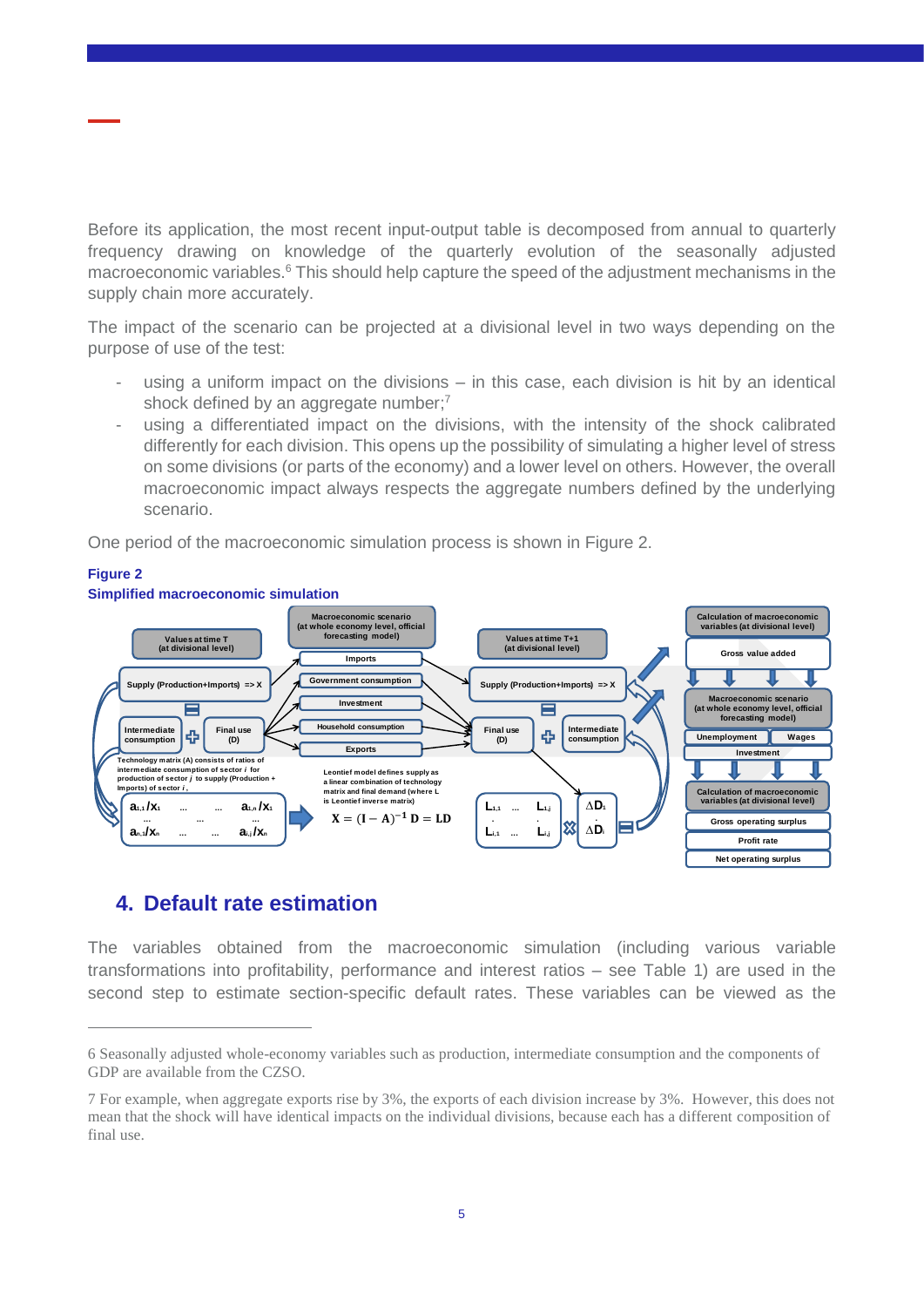counterparts to the accounting indicators that are commonly used for credit-risk analysis at company level.

#### **Table 1**

| Section-specific variables obtained from the macroeconomic simulation and their approximate accounting |  |
|--------------------------------------------------------------------------------------------------------|--|
| equivalents                                                                                            |  |

| <b>Macro variables</b>                                                  | <b>Accounting variables</b>                                    |  |  |  |  |
|-------------------------------------------------------------------------|----------------------------------------------------------------|--|--|--|--|
| Net operating surplus<br>Production                                     | <b>EBIT/Sales</b>                                              |  |  |  |  |
| Gross operating surplus<br>Gross value added                            | EBITDA/(Gross profits + wages)                                 |  |  |  |  |
| Gross operating surplus<br>Sales                                        | <b>EBITDA/Sales</b>                                            |  |  |  |  |
| Gross operating surplus<br>Average interest rate * volume of bank loans | Close to interest coverage ratio (EBITDA/Interest<br>expenses) |  |  |  |  |
| Gross value added,<br>Gross value added <sub>t-1</sub>                  | Gross profit dynamics (excluding wages)                        |  |  |  |  |

In addition to the section-specific variables obtained from the macroeconomic simulation, variables from an aggregate macroeconomic scenario tracking the exchange rate and property prices were added to the list of explanatory variables of the section-specific default rate. Given the nature of the Czech economy, these variables can significantly affect performance and credit quality in some sections of the economy. The list consists of 20 explanatory variables, a mix of aggregate and section-specific ones and their transformations and lags. They are listed in Table 2.

#### **Table 2**

#### **List of all variables entering the default rate learning algorithm**

|                                 | <b>Variable</b>                                                 | <b>Abbreviation</b> | <b>Restriction</b> |
|---------------------------------|-----------------------------------------------------------------|---------------------|--------------------|
| Dependent<br>variable           | Default rate $\Rightarrow$ default rate at time t               | $DF_t$              |                    |
| Section-specific<br>explanatory | Constant                                                        | Const.              |                    |
| variables                       | Default rate $t_{-1}$ => default rate at time t-1 (AR1 process) | $DF_{t-1}$          | >0                 |
|                                 | Net operating surplust/Productiont                              | $(NOS/P)_t$         | < 0                |
|                                 | Net operating surplus <sub>t-1</sub> /Production <sub>t-1</sub> | $(NOS/P)t-1$        | < 0                |
|                                 | Gross operating surplust/Gross value addedt                     | $(GOS/GVA)_t$       | < 0                |
|                                 | Gross operating surplus $_{t-1}$ /Gross value added $_{t-1}$    | $(GOS/GVA)_{t-1}$   | < 0                |
|                                 | Gross operating surplus $_{t}$ /Production $_{t}$               | $(GOS/P)_t$         | < 0                |
|                                 | Gross operating surplus $_{t-1}/$ Production $_{t-1}$           | $(GOS/P)_{t-1}$     | < 0                |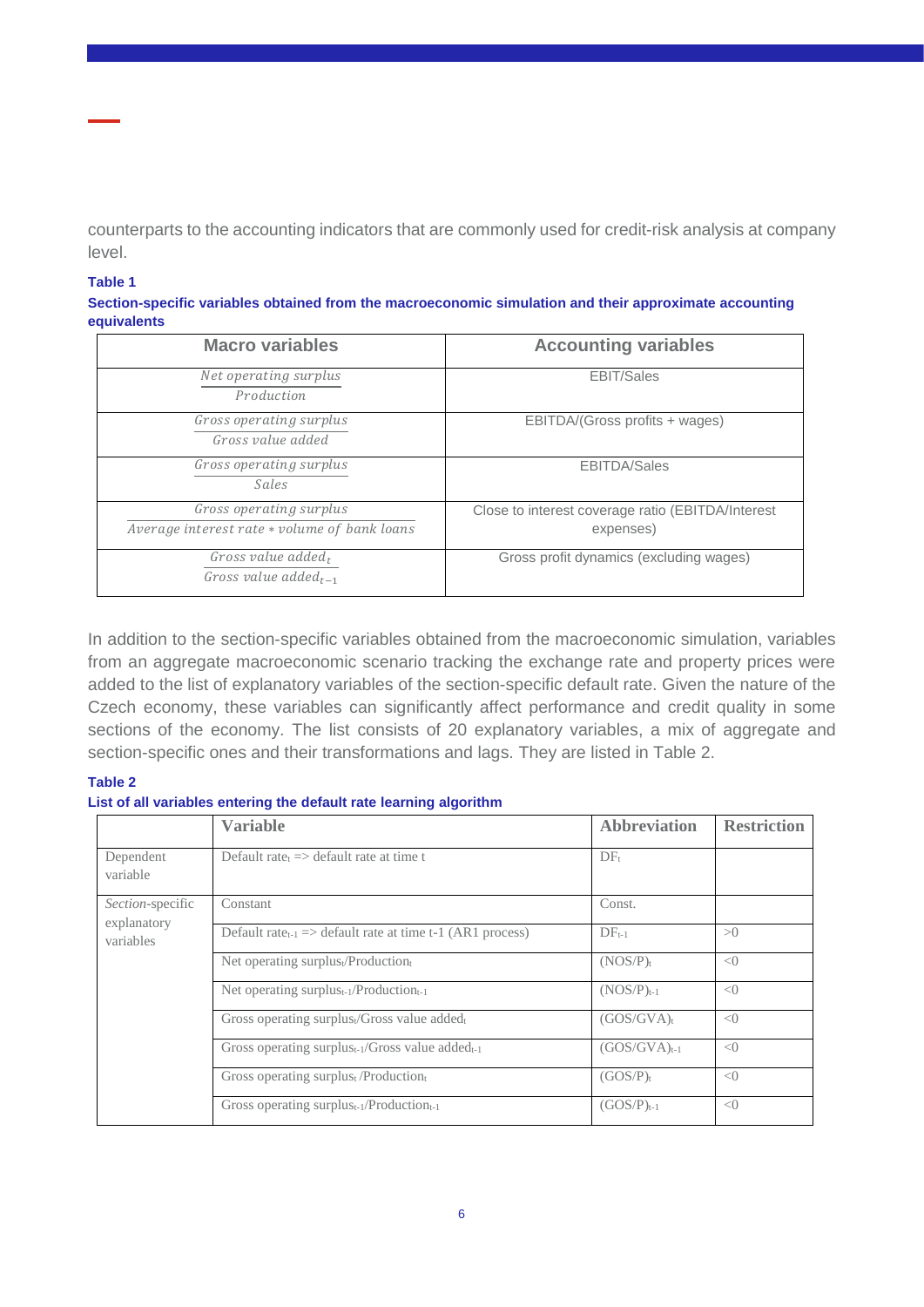|                          | (Net operating surplus $_{t}$ – Net operating surplus $_{t-1}$ )/Production $_{t-1}$                                   | $\Delta (NOS/P)_t$          | < 0 |
|--------------------------|------------------------------------------------------------------------------------------------------------------------|-----------------------------|-----|
|                          | (Net operating surplus <sub>t-1</sub> – Net operating surplus <sub>t-2</sub> )/Production <sub>t-2</sub>               | $\Delta (NOS/P)_{t-1}$      | < 0 |
|                          | (Gross operating surplus $_{t}$ – Gross operating surplus $_{t-1}$ )/Gross<br>value added <sub>t-1</sub>               | $\Delta(GOS/GVA)t$          | < 0 |
|                          | (Gross operating surplus <sub>t-1</sub> – Gross operating surplus <sub>t-2</sub> )/Gross<br>value added <sub>t-2</sub> | $\Delta(GOS/GVA)_{t-1}$     | < 0 |
|                          | (Gross operating surplus <sub>t</sub> – Gross operating surplus <sub>t-1</sub> )/<br>Production-1                      | $\Delta(GOS/P)_t$           | < 0 |
|                          | (Gross operating surplus $_{t-1}$ – Gross operating surplus $_{t-2}$ )/<br>Production-2                                | $\Delta(GOS/P)_{t-1}$       | < 0 |
|                          | Gross value added Gross value added -1                                                                                 | $\triangle$ GVA             | < 0 |
|                          | Gross value added $_{t-1}$ /Gross value added $_{t-2}$                                                                 | $\Delta$ GVA <sub>t-1</sub> | < 0 |
|                          | Gross operating surplus <sup>t</sup> /Interest paidt                                                                   | $ICR_t$                     | < 0 |
|                          | Gross operating surplus <sub>t-1</sub> /Interest paid <sub>t-1</sub>                                                   | $ICR_{t-1}$                 | < 0 |
| Aggregate                | Property prices <sub>t</sub> /Property prices <sub>t-1</sub>                                                           | $\Delta CN_t$               |     |
| explanatory<br>variables | Property prices <sub>t-1</sub> /Property prices <sub>t-2</sub>                                                         | $\Delta CN_{t\text{-}1}$    |     |
|                          | $(CZK/EUR)_t/(CZK/EUR)_{t-1}$                                                                                          | $\Delta$ F $X_t$            |     |

The LASSO (Tibshirani, 1996)<sup>8</sup> was used to select the optimal variables from the list and to estimate the parameters in the linear regression model. In addition to satisfying the criterion for traditional linear regression model (the ability to explain the observed data), this method penalises the sum of the absolute values of the parameters, shrinking the parameter estimates of less relevant variables to zero (equation 7).

$$
min\left(\sum_{t=1}^{T} (y_t - \beta X_t)^2 + \lambda \sum_{j=1}^{p} |\beta_j|\right)
$$
 (7)

In our case, *y<sup>t</sup>* is the default rate at time *t*, *β* is the vector of estimated parameters and *X<sup>t</sup>* is the vector of explanatory variables at time *t.*

Parameter λ regulates the degree of shrinkage of the regression parameters. Its value was optimised by cross-validation minimising the root mean square cross-validation error. To make the model more meaningful and the estimates more stable, prior logical restrictions (listed in Table 2) were imposed

<sup>8</sup> Tibshirani, R. (1996). "Regression Shrinkage and Selection via the Lasso." Journal of the Royal Statistical Society, Volume 58, pp. 267–288.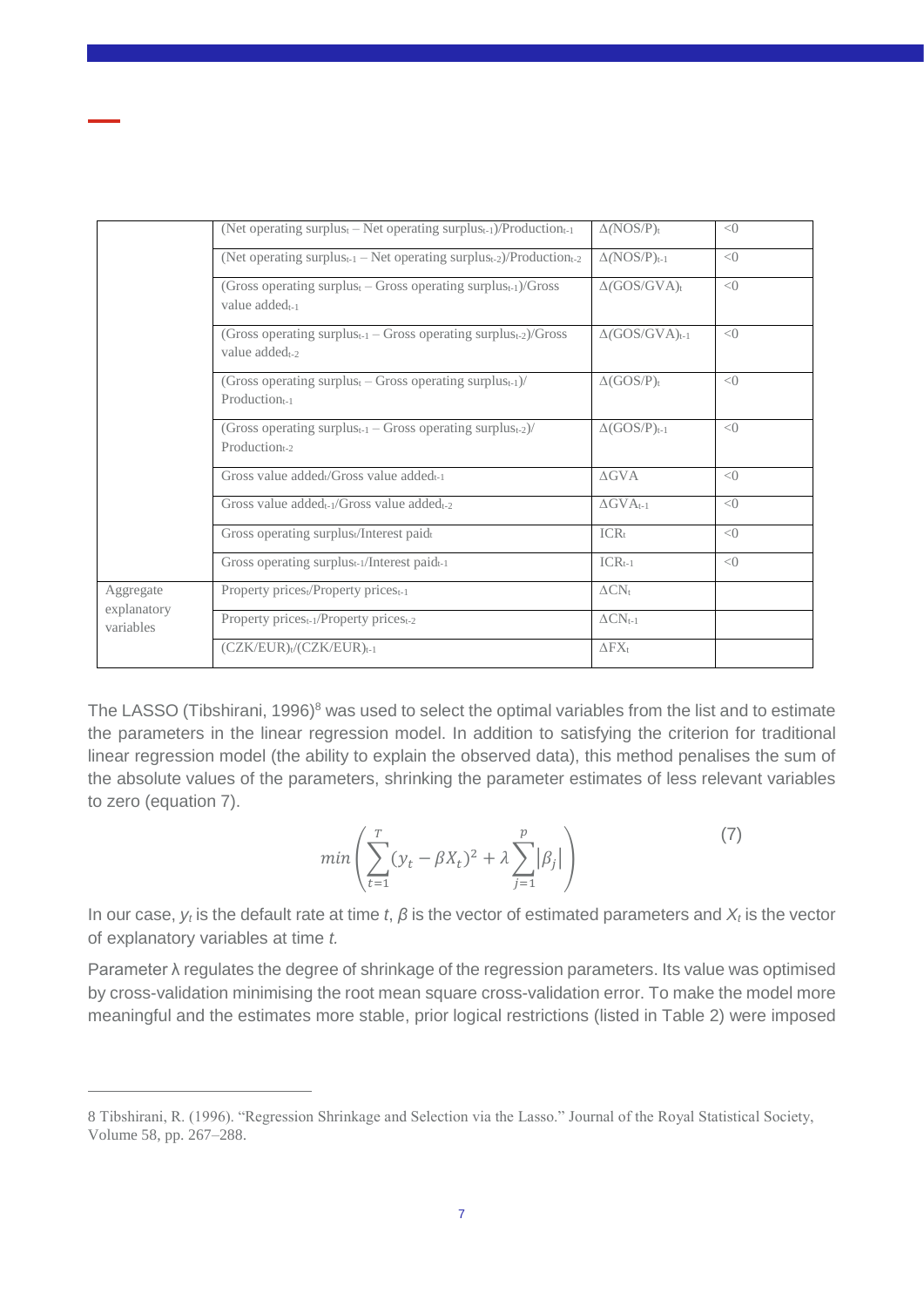on the parameter values to ensure that they are in line with the conventional economic logic (for example, strong growth in profitability cannot lead to higher default rates).

The projections of the individual default rates are then obtained as a linear combination of the estimated parameters and the corresponding values of explanatory variables obtained from the macroeconomic simulation. To make the estimated parameters more stable and reduce noise, the default rate estimation is conducted at the sectional level (NACE level 1).<sup>9</sup>

<sup>9</sup> The values for the individual sections are obtained by summing up the values of appropriate divisions. In some cases, for example, in manufacturing industry, it would be possible to estimate the default rates at a divisional level. Nonetheless, higher aggregation was chosen with a view to striking a balance between modelling the real signals and pure noise.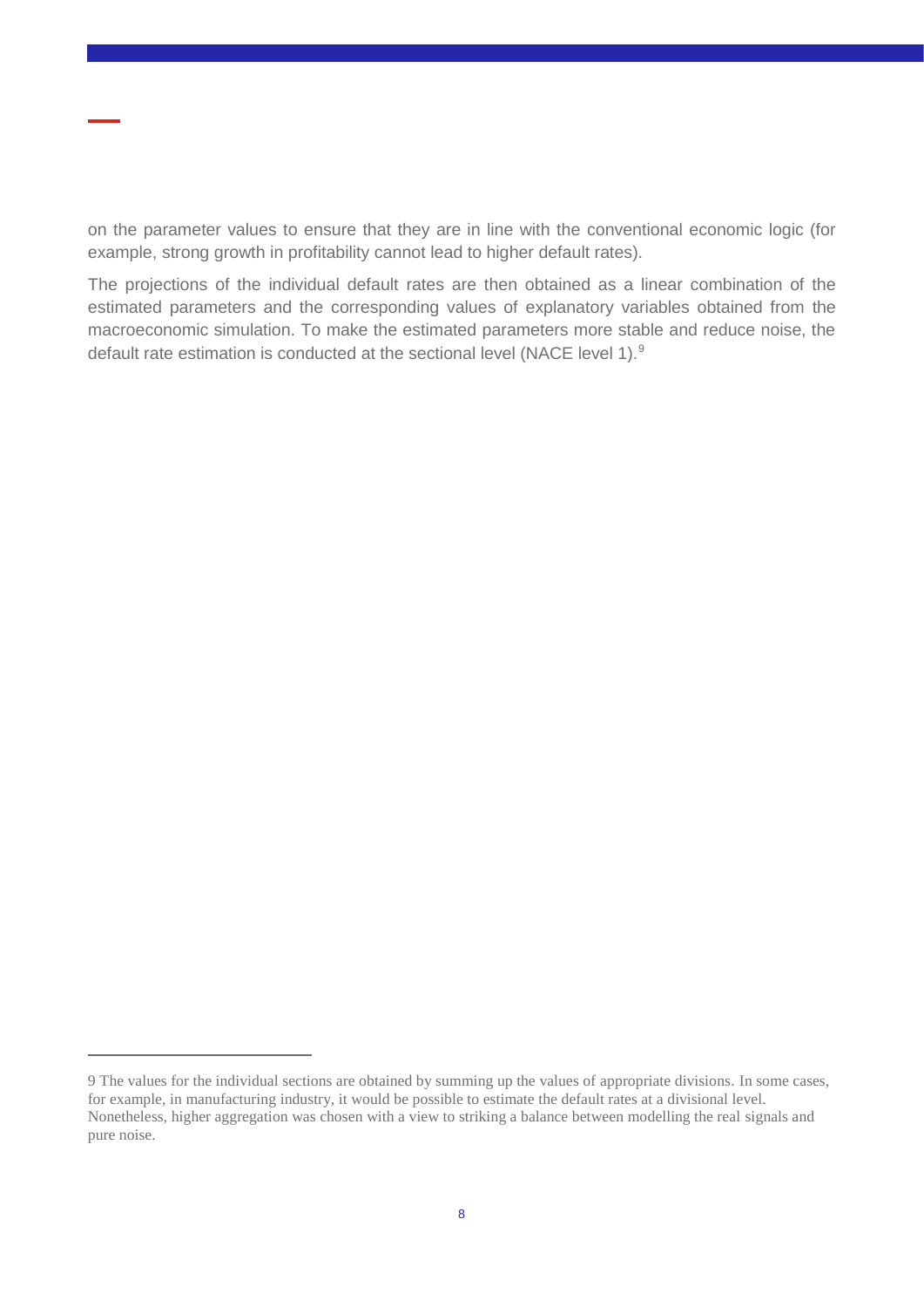## <span id="page-8-0"></span>**Appendix: Currently used parameters and historical estimates**

#### **Chart P.1**

**Historical 12-month default rate modelling**

(x-axis: default rate in %; y-axis: years)

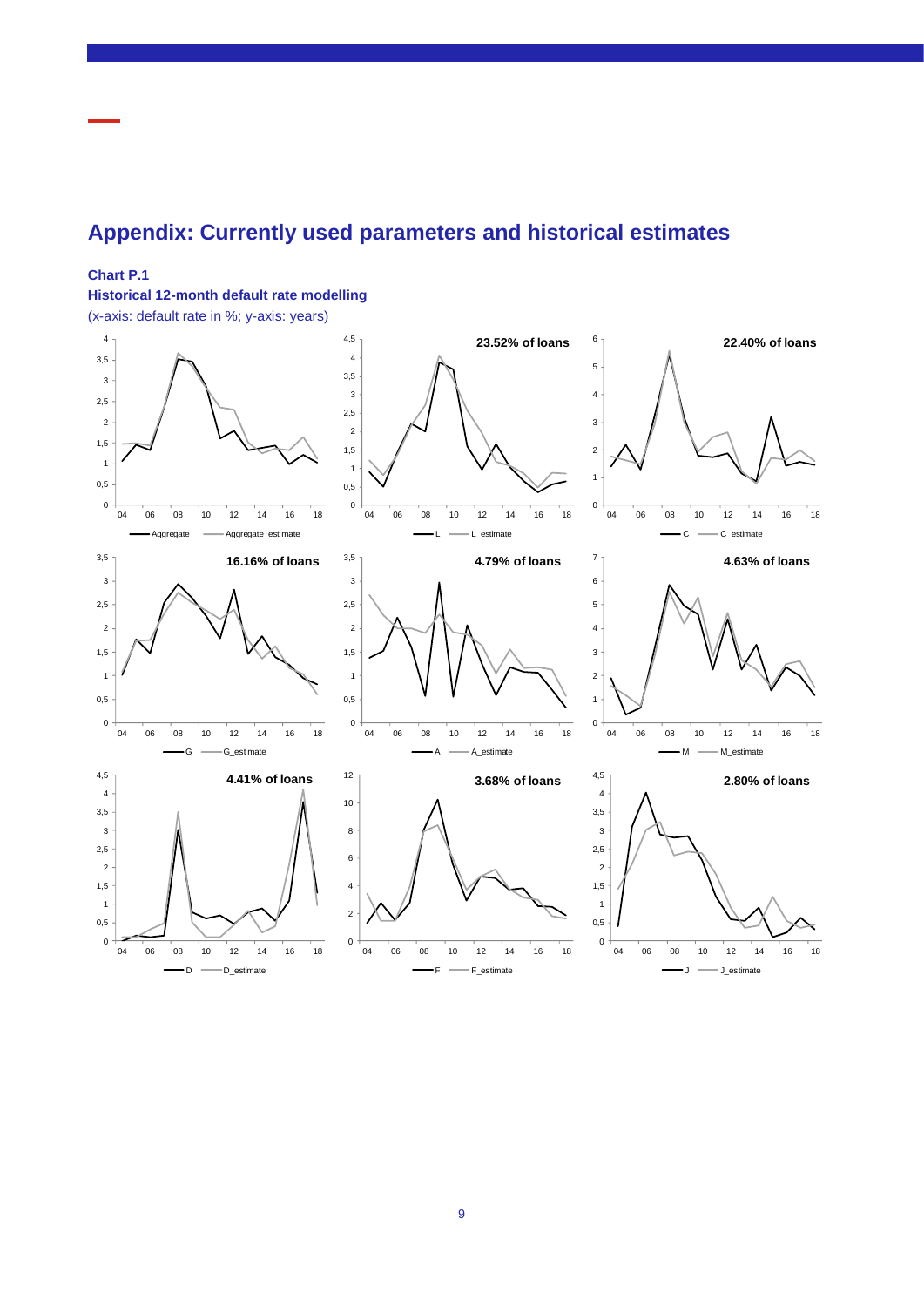

Note:  $A - Agriculture$ , forestry and fishing,  $C - Manufacturing$ ,  $D - Electricity$ , gas, heat and air-conditioned air supply,  $F -$ Construction, G – Wholesale and retail trade, repair and maintenance of motor vehicles, H – Transportation and storage, J – Information and communication activities, L – Real estate activities, M – Professional, scientific and technical activities, N – Administrative and support service activities. Due to low materiality, sections  $B -$  Mining and quarrying,  $E -$  Water supply, sewerage and waste management, I – Accommodation and food service activities, K – Financial and insurance activities, O – Public administration and defence, compulsory social security, P – Education, Q – Human health and social work activities, R – Arts, entertainment and recreation and S – Other service activities were combined with unclassified loans (about 7%) as Others. Percentages in subplots present share of individual sections in NFCs' stock of performing loans as of 31 December 2019.

| <b>Estimates of parameters of dependent variables</b><br>Variable/NACE | $\mathbf{A}$     | $\mathbf{B}$     | $\mathbb C$      | $\mathbb D$      | ${\mathbb E}$    | $\mathbb F$    | G                | H                | $\mathbf I$      | ${\bf J}$        |
|------------------------------------------------------------------------|------------------|------------------|------------------|------------------|------------------|----------------|------------------|------------------|------------------|------------------|
| Const.                                                                 | 0.02             | 0.002            | 0.021            | 0.003            | 0.001            | 0.027          | 0.018            | 0.025            | 0.082            | 0.008            |
| $DF_{t-1}$                                                             | $\left( \right)$ | $\bigcirc$       | $\bigcirc$       | $\bigcirc$       | $\left( \right)$ | 0.009          | $\bigcirc$       | $\left( \right)$ | $\bigcap$        | 0.007            |
| $\Delta (NOS/P)_t$                                                     | $-0.001$         | $-0.001$         | $-0.002$         | $-0.012$         | $\left( \right)$ | $-0.004$       | $\left( \right)$ | $\left( \right)$ | $\left( \right)$ | $-0.001$         |
| $\Delta (NOS/P)_{t-1}$                                                 | $-0.002$         | $-0.014$         | $\left( \right)$ | $-0.006$         | $\left( \right)$ | $-0.013$       | $-0.003$         | $\left( \right)$ | $\left( \right)$ | $-0.002$         |
| $\Delta(GOS/GVA)_t$                                                    | $\bigcirc$       | $\left( \right)$ | $\bigcirc$       | $-0.011$         | $\bigcap$        | $\bigcirc$     | $\bigcirc$       | $\bigcirc$       | $-0.001$         | $\bigcap$        |
| $\Delta(GOS/GVA)_{t-1}$                                                | $\left( \right)$ | $\left( \right)$ | $-0.002$         | $-0.001$         | $\left( \right)$ | $\bigcirc$     | $\bigcirc$       | $\bigcirc$       | $\left( \right)$ | $\left( \right)$ |
| $\Delta(GOS/P)_t$                                                      | $\overline{0}$   | $-0.004$         | $\overline{0}$   | $\overline{0}$   | $\overline{0}$   | $\overline{0}$ | $-0.001$         | $-0.005$         | $\left( \right)$ | $\left( \right)$ |
| $\Delta(GOS/P)_{t-1}$                                                  | $\overline{0}$   | $-0.009$         | $\overline{0}$   | $-0.001$         | $\overline{0}$   | $\bigcirc$     | $\overline{0}$   | $\left( \right)$ | $\left( \right)$ | $\left( \right)$ |
| $(NOS/P)_t$                                                            | $\bigcap$        | $\bigcirc$       | $\bigcirc$       | $\bigcirc$       | $\bigcap$        | $\overline{O}$ | $-0.001$         | $\bigcap$        | $\bigcap$        | $\bigcap$        |
| $(NOS/P)t-1$                                                           | $-0.003$         | $-0.004$         | $\bigcirc$       | $\left( \right)$ | $\bigcirc$       | $\overline{O}$ | $\bigcirc$       | $-0.018$         | $\bigcap$        | $\left( \right)$ |
| $(GOS/GVA)_t$                                                          | $\left( \right)$ | $\left( \right)$ | $\bigcirc$       | $\left( \right)$ | $\left( \right)$ | $\bigcirc$     | $\bigcirc$       | $\left( \right)$ | $\bigcirc$       | $\left( \right)$ |
| $(GOS/GVA)_{t-1}$                                                      | $-0.001$         | $\overline{0}$   | $\overline{0}$   | $\left( \right)$ | $\left( \right)$ | $\overline{0}$ | $\overline{0}$   | $\left( \right)$ | $\left( \right)$ | $\left( \right)$ |
| $(GOS/P)_t$                                                            | $-0.006$         | $\bigcirc$       | $\left( \right)$ | $\left( \right)$ | $\bigcirc$       | $\Omega$       | $\bigcirc$       | $\left( \right)$ | $\left( \right)$ | $\left( \right)$ |
| $(GOS/P)_{t-1}$                                                        | $\left( \right)$ | $\left( \right)$ | $\bigcirc$       | $\left( \right)$ | $\bigcirc$       | $\Omega$       | $\bigcirc$       | $\bigcirc$       | $\bigcirc$       | $\overline{O}$   |
| $\Delta$ GVAt                                                          | $-0.001$         | $\overline{0}$   | $-0.007$         | $\overline{0}$   | $\overline{0}$   | $\overline{0}$ | $-0.001$         | $-0.003$         | $\overline{0}$   | $\overline{0}$   |

# **Table P.1**